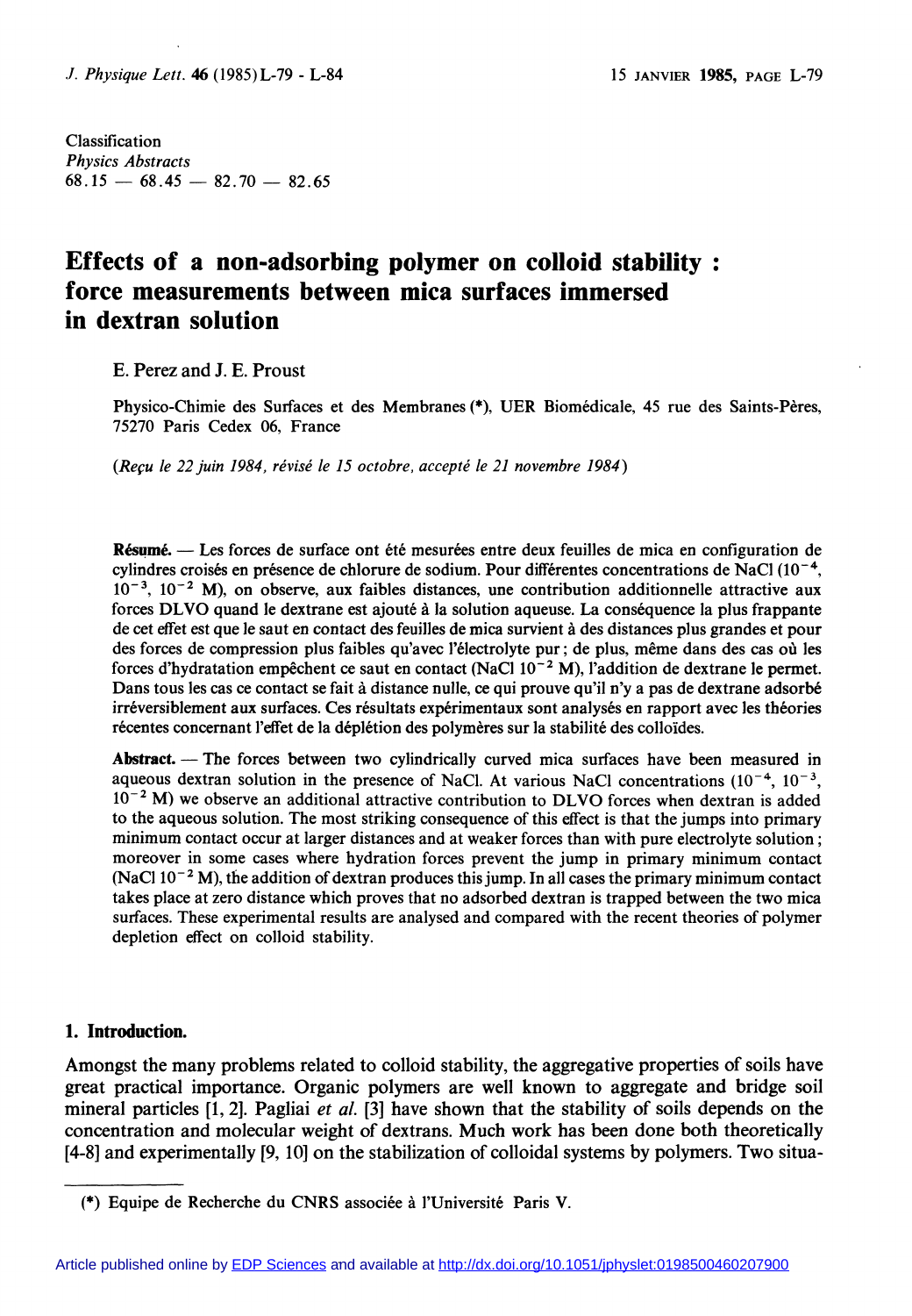tions are distinguished depending on whether the polymer adsoros on the particles or not. In both cases, a colloidal system may be stabilized or destabilized. Four behaviours may be encountered : adsorption stabilization or adsorption flocculation, and depletion stabilization or depletion flocculation. While the adsorbing case has been thoroughly investigated, the nonadsorbing case has mainly been studied from a theoretical point of view. Joanny et al. [5] have predicted that when the polymer does not adsorb, there is a decrease in polymer concentration near one wall (depletion layer) leading to an attractive contribution between two such walls. Scheutjens and Fleer [6] have computed the interaction between two walls across polymer solution in the four cases cited above. Usual techniques for measuring adsorption are inadequate for detecting depletion. Only one technique (Evanescent Wave Induced Fluorescence, EWIF) has been successfully applied to give direct information on the depletion layer [11]. However no measurements of corresponding surface forces have been reported.

In this paper, we report on the effect of the presence of dextran (a neutral polymer) on the forces between two mica surfaces immersed in aqueous NaCI solution. Dextran is an almost perfect statistical compact coil for molecular weights above 2000 [12,13]. Muscovite mica cleavage plane is generally admitted as a good model for clays in general and illite in particular.

## 2. Experimental.

2.1 MATERIALS.  $-$  The water used was tridistilled, the second distillation being made from acid potassium permanganate and had very low bubble persistence. The pH value of the water was typically 5.6. The NaCl was obtained from Merck Suprapur 99.5  $\%$ , and roasted 6 hours at 600  $\degree$ C. The concentrated NaCl solutions were filtrated through fluoropore 0.2  $\mu$ m. Dextran, with molecular weight  $M_w = 2 \times 10^6$ , was obtained from Sigma (D5376) and used without further purification. The radius of gyration  $R_G$  of dextran can be calculated using the relation  $R_{\text{G}} = 0.6 M^{0.43}$  determined by Snabre *et al.* [13] (these authors explain the exponent 0.43 by branching), for  $M \simeq 2 \times 10^6$ ,  $R_G \simeq 31$  nm.

2.2 METHODS AND PROCEDURE.  $-$  The force F between two molecularly smooth curved (of radius  $R = 2$  cm) mica surfaces as a function of distance D was measured using the method developed by Israelachvili and extensively described in reference [14]. The apparatus was thermostated at 20  $+$  0.1 °C. The separation D between the surfaces was measured with an accuracy of (0.1-0.2) nm. The value  $F/R$  is plotted in the graphs as a function of D, and is equal to  $2 \pi E$ , where  $E$  is the corresponding energy between flat surfaces [15]. The mica surfaces are first immersed in water and left for an hour. Then we check that on bringing the surfaces towards each other, they jump into contact from a repeatable distance of  $\sim 2.5$  nm which is a good test for the absence of organic or particulate contamination [16]. Water is then replaced by NaCI solution and after 2 hours, force/distance profiles are determined. Then dextran is added. The results reported are obtained from at least two independent experiments.

## 3. Results.

The reference distance  $D = 0$  is the one obtained when the mica surfaces are contacting in pure NaCl solution. When dextran was added at all used concentrations  $(0.1 \text{ to } 0.6 \text{ g/l})$  and for incubation times up to 8 days, the mica surfaces always contacted at the same reference distance  $D = 0$  (measured within  $\pm 0.15$  nm accuracy). This result shows that no layer of dextran remains on the surfaces (no irreversible adsorption) when they are brought into contact. At all distances where refractive index was measured (10 to 100 nm), it was found equal to that of the pure NaCl solution.

It has already been mentioned that in the presence of macromolecules, force/distance profiles may show a hysteresis. We have shown the importance of this phenomenon in a previous study of forces between mica surfaces bearing adsorbed mucin (BSM) [17]. Luckham and Klein [10]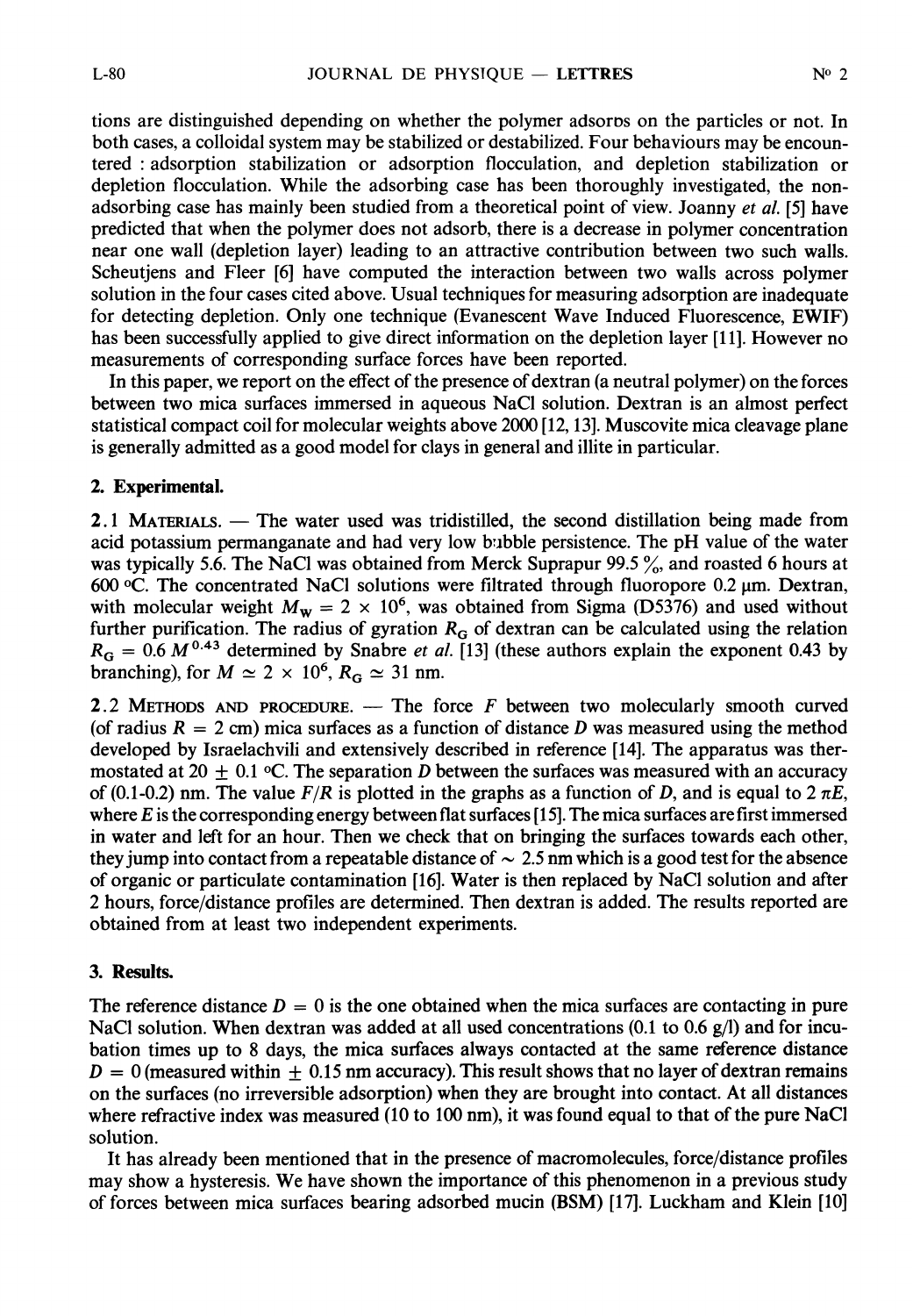have extensively studied force/distance profiles in the presence of adsorbed polylysine in compression-decompression cycles. Each curve presented here has been obtained from a first coihpression when the surfaces were brought from large distance (800 nm) to contact with a monotonic displacement (no receding, no use of piezoelectric tube, use of the differential spring system only [14]). All results obtained with pure NaCI solution are in agreement with those published by Pashley [18].

Figure 1a shows the force/distance profile in NaCl  $10^{-4}$  M and in NaCl  $10^{-4}$  M + dextran 0.3 g/l. In NaCl 10<sup>-4</sup> M, the surfaces jump into primary minimum contact at  $D = 2.0 \pm 0.4$  nm. With dextran 0.3 g/l, this jump occurs at  $D = 5.5 \pm 0.4$  nm and at a weaker force. Figure 1b gives the difference between these two curves. An attractive contribution after dextran is added becomes noticeable from 30 nm distance. A weak repulsive contribution for  $D > 50$  nm is also measured (Fig. 1a). At a lower concentration (dextran 0.1  $g/l$ ), only an attractive contribution is measured (results not shown).

The jump into primary minimum contact occurs at  $D = 1.8$  nm  $\pm 0.4$  nm in NaCl 10<sup>-3</sup> M and at 4.0  $\pm$  0.4 nm in NaCl 10<sup>-3</sup> M + dextran 0.1 g/l (Fig. 2a). Figure 2b shows the attractive contribution after the addition of dextran.



Fig. 1. - (a) Forces measured between mica surfaces in NaCl  $10^{-4}$  M ( $\times$ ) and NaCl  $10^{-4}$  M + dextran 0.3  $g/1$  ( $\bullet$ ). (b) Difference between the two curves.



Fig. 2. - (a) Forces measured between mica surfaces in NaCl  $10^{-3}$  M ( $\times$ ) and NaCl  $10^{-3}$  M + dextran 0.1  $g/1$  (O). (b) Difference between the two curves.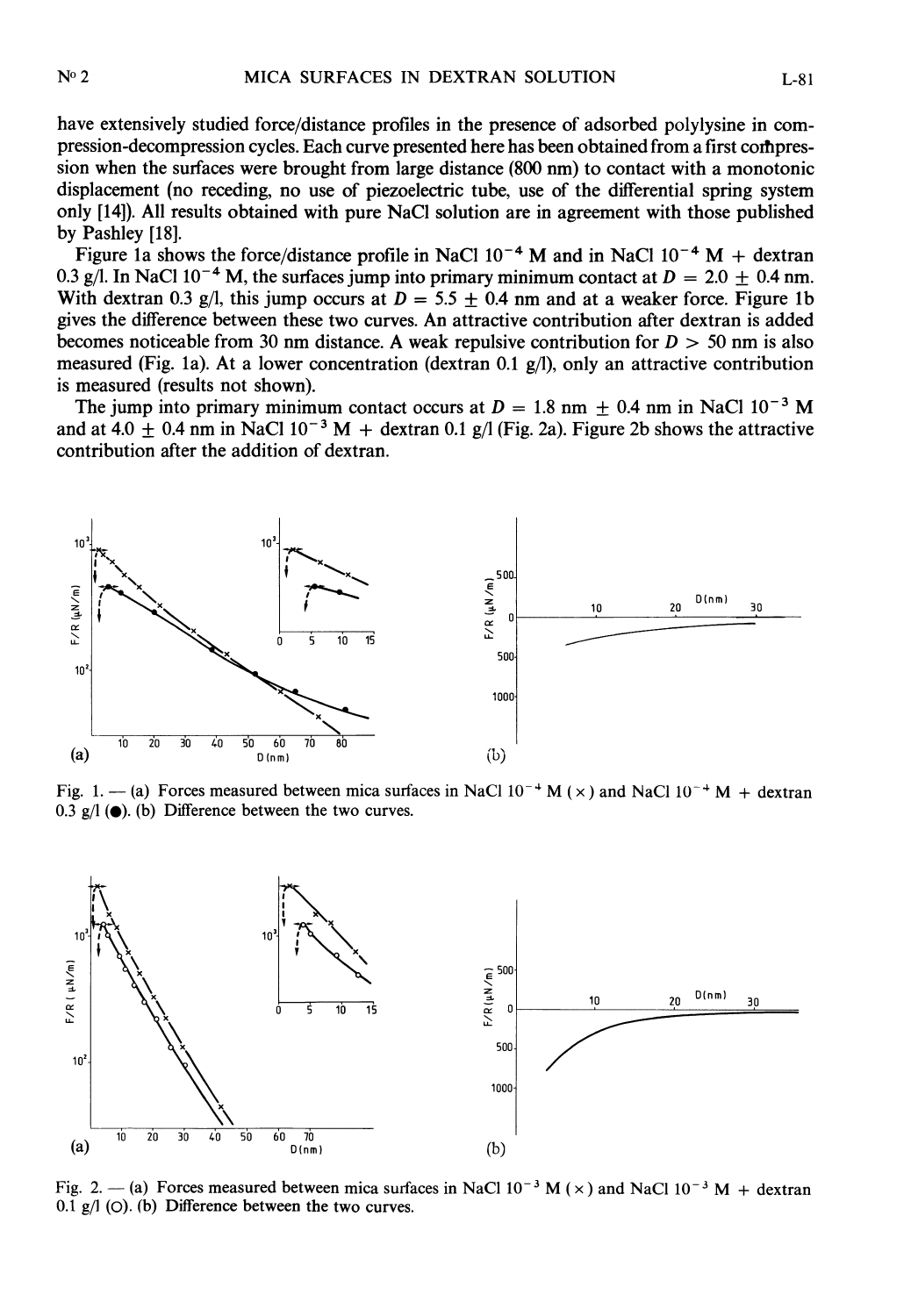In NaCl  $10^{-2}$  M, hydration forces remove the primary minimum contact, as was observed by Pashley [18], and we have observed no jump into contact. With dextran 0.1  $g/l$ , a jump into primary minimum contact occurs at  $D = 1.6 \pm 0.4$  nm (Fig. 3a). Figure 3b shows the attractive contribution in the presence of dextran. When the dextran concentration is increased to 0.3  $g/l$ , the jump into contact occurs at a weaker force and from almost the same distance. In this case there is a repulsive contribution at distances greater than 10 nm.

## 4. Discussion.

These first results obtained with a commercial dextran will be discussed in this paper mainly from a qualitative point of view. The adsorption of dextran on clays is still controversial [19, 20.]. Adsorption on various types of clays of the same dextran we used was recently found to be two orders of magnitude lower than of other polysaccharides [21]. We have found that no irreversible adsorption of this dextran occurs on mica. Two possibilities then remain: reversible adsorption or depletion. De Gennes [7] has proved that for flexible polymer chains, the interaction between plates is always attractive when the chains can exchange reversibly with a bulk solution. As the repulsive regime is observed within a certain concentration and distance range, it seems that the depletion of dextran molecules at the solution/mica interface takes place. Measurements of the concentration profiles for the same system with the EWIF technique, for instance, would be determinant.

In qualitative agreement with Asakura *et al.* [4] and Joanny *et al.* [5], an attractive regime is observed in every case. This effect is noticeable at distances up to 30-40 nm and may be determinant in many cases. Increasing dextran concentration reduces the distance at which attraction is detectable (Fig. 3b), in agreement with Ausseré *et al.*  $[11]$  who measured depletion profiles with Xanthan with the same molecular weight and concentrations. Moreover, a repulsive contribution is obtained at larger distances (Fig. 3b) in agreement with Scheutjens and Fleer [6]. The effect of increasing dextran concentration at fixed ionic strength is to reduce the height of the force barrier (Fig. 3a).



Fig. 3. - (a) Forces measured between surfaces in NaCl  $10^{-2}$  M ( $\times$ ); NaCl  $10^{-2}$  M + dextran 0.1 g/l (O) and NaCl  $10^{-2}$  M + dextran 0.3 g/l ( $\bullet$ ). (b) Difference between NaCl  $10^{-2}$  M reference curve and curves obtained with dextran.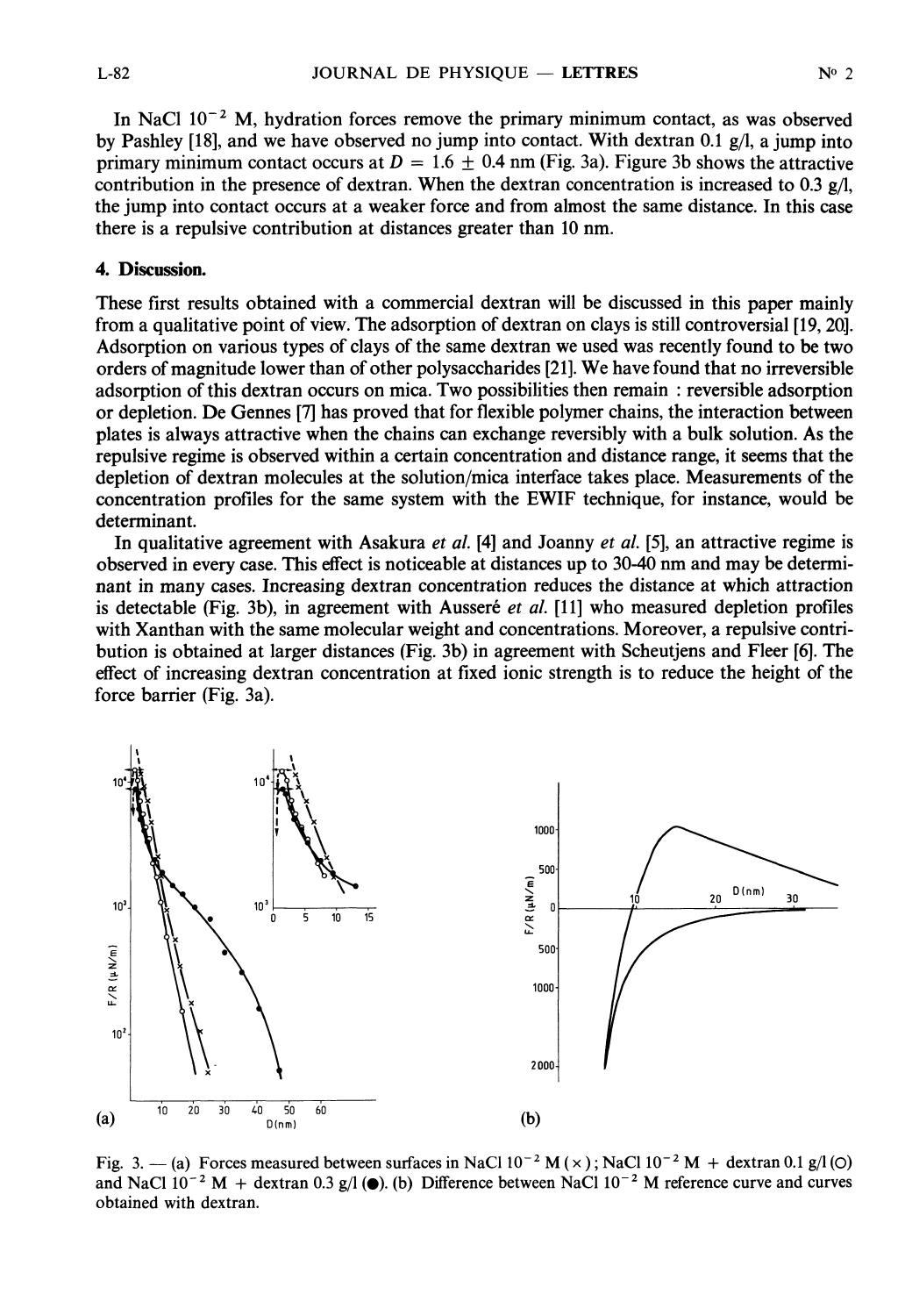Increase of NaCI concentration increases the attractive contribution (Fig. lb and Fig. 3b). As far as a quantitative comparison with the theory of depletion effects is concerned, a simple evaluation of depletion attraction from osmotic pressure, calculations [4] in the dilute case  $(c < c^* = M_w/(4/3 \pi R_G^3) \approx 30$  g/l with  $R_G \approx 31$  nm,  $c^*$  is the first overlap concentration) gives a value of  $E \simeq F/2 \pi R \simeq 10^{-2} \mu J/m^2$ . The effect we observed is much higher than one may evaluate theoretically in a dilute system.

In the case of a semi-dilute system, the magnitude of the depletion attraction would be :  $E \simeq F/2 \pi R \simeq kT/\xi^2$ , where  $\xi$  is taken as the radius of gyration of the polymer (cf. Eq. (3.2) of Ref. [5]). We have  $F/R \simeq 24$  J/m<sup>2</sup>, which is closer to the observed attractive contribution.

To investigate further this discrepancy, other possibilities may be considered. It must be pointed out that the surface forces measurement technique is very sensitive to the presence of impurities [22-25] and that any analysis of the results must include such a possibility. If there were ionic impurities, they would provoke a decrease of the decay-lengths of the forces, opposite to that shown in figure 1 (the lowest ionic strength). If there were hydrophobic impurities adsorbing on mica, they would produce an attractive contribution [16]. However, such impurities, if present, would have been noticed and would influence upon the contact which always occurred at the reference distance  $D = 0 + 0.15$  nm.

It is worth mentioning that, when the dextran-NaCI solution was replaced by a pure NaCl solution, the force-distance profiles were identical to the ones measured in NaCI prior to the addition of dextran.

Finally, we have performed measurements with high quality dextran [27] (molecular weight  $M_w = 1400 000$ ,  $M_w/M_p = 1.965$ . The experimental results shown in figure 4 are qualitatively and quantitatively similar to the ones obtained with commercial dextran.

In any case, the observed phenomenon cannot be attributed to the sole dextran effect. Comparison of the figures lb, 2b and 3b makes it obvious that the attractive contribution is dramatically enhanced by NaCl. In references [12] and [28] the salting-out effects for dextran and the increase of its radius of gyration with ionic strength are described. The effect of the salt on the attractive contribution remains unexplained at present.

#### 5. Conclusion.

These results show that, in the non-adsorbing case, on top of the usual surface forces, an additional contribution is measured. This contribution depends on the polymer concentration and NaCI concentration. At large distances, repulsive interactions may be observed in some cases. At small



Fig. 4. - (a) Forces measured between surfaces in NaCl  $10^{-4}$  M ( $\times$ ); NaCl  $10^{-4}$  M + dextran 0.15 g/l (O). Here this dextran was non-commercial [27]. (b) Difference between NaCl  $10^{-4}$  M reference curve and curve obtained with dextran.